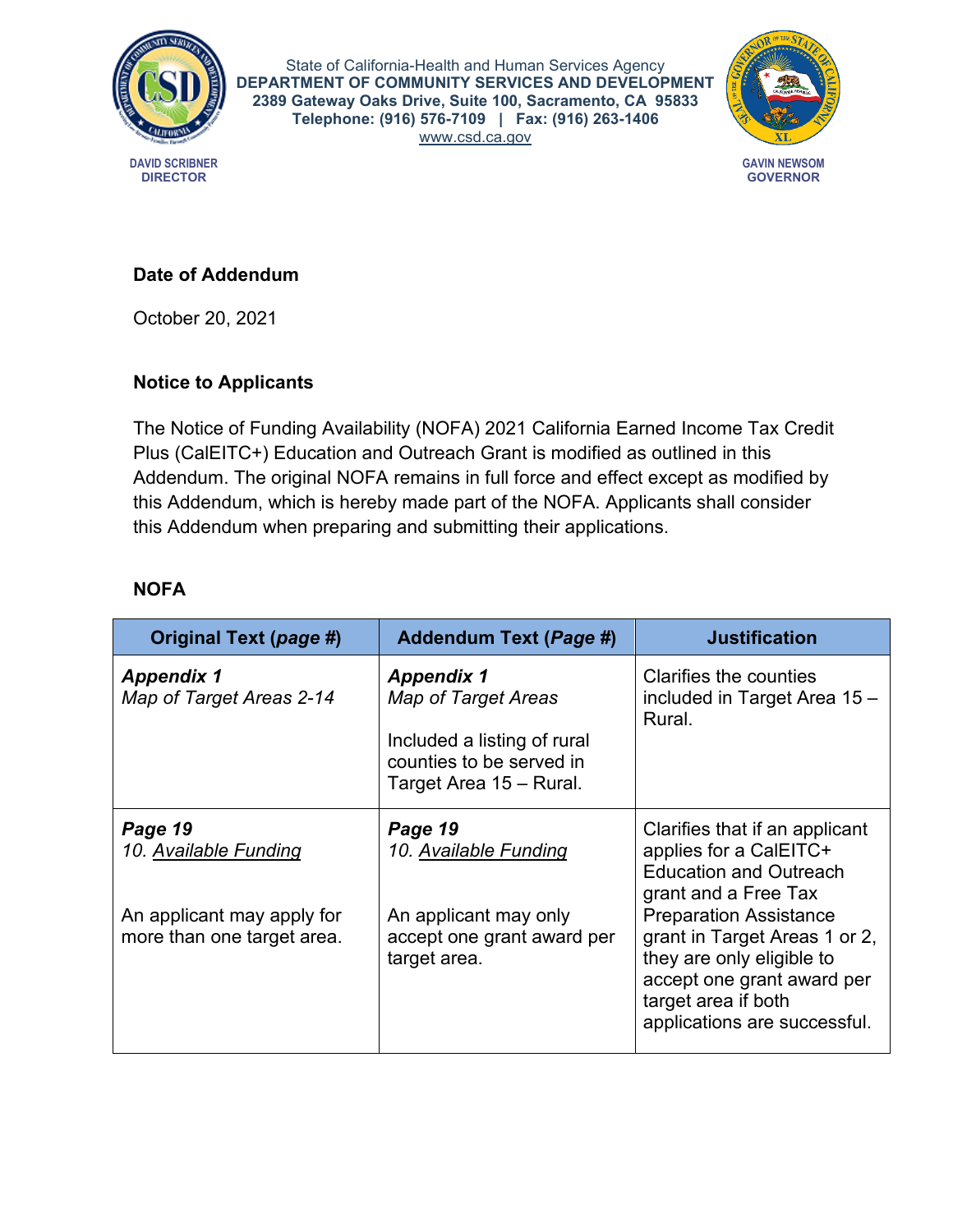**2021 CalEITC+ Education & Outreach Grant Appendix 1 Map of Target Areas**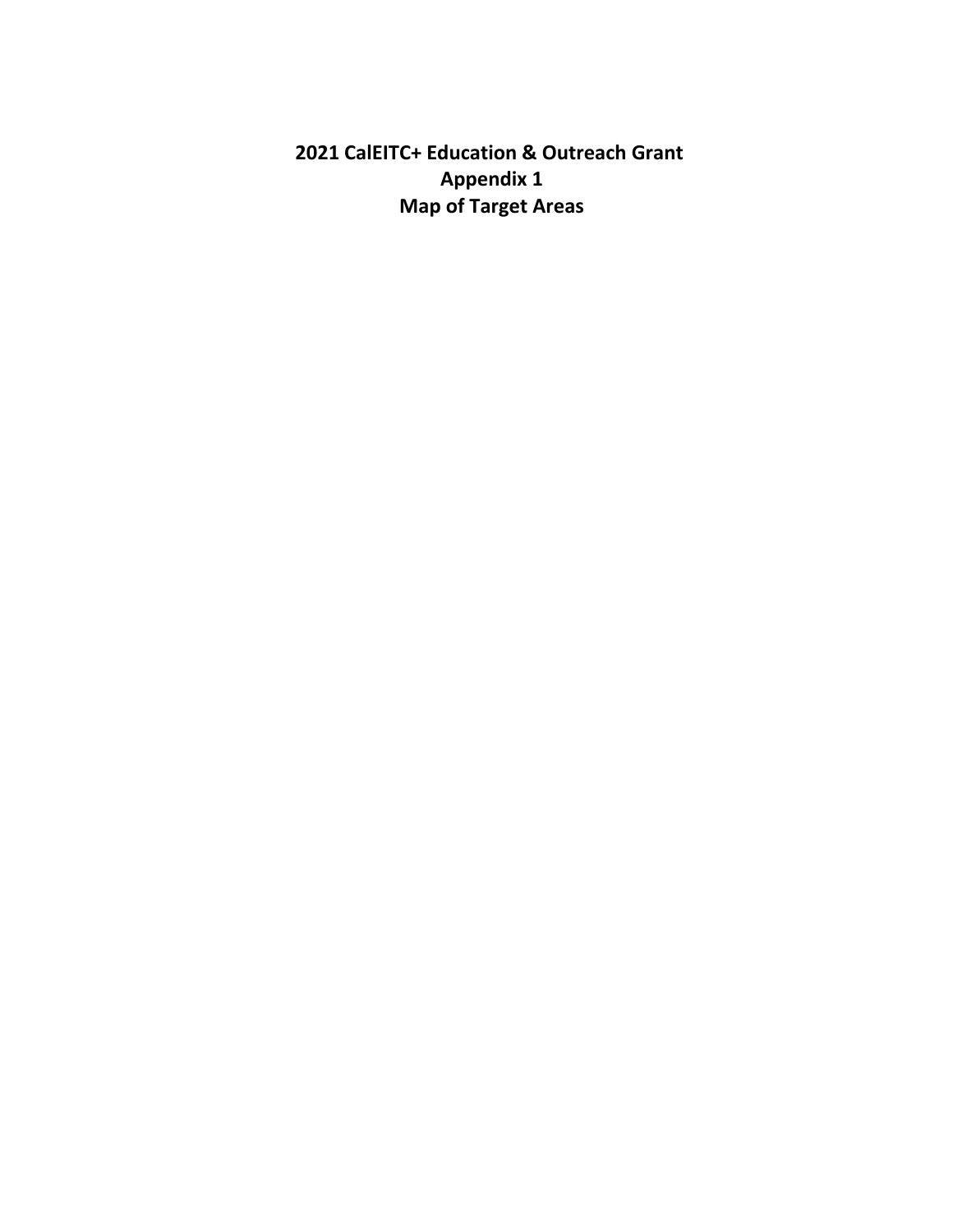# **Appendix 1: 2021 CalEITC+ Education & Outreach Grant Map of Target Areas 2 - 14**